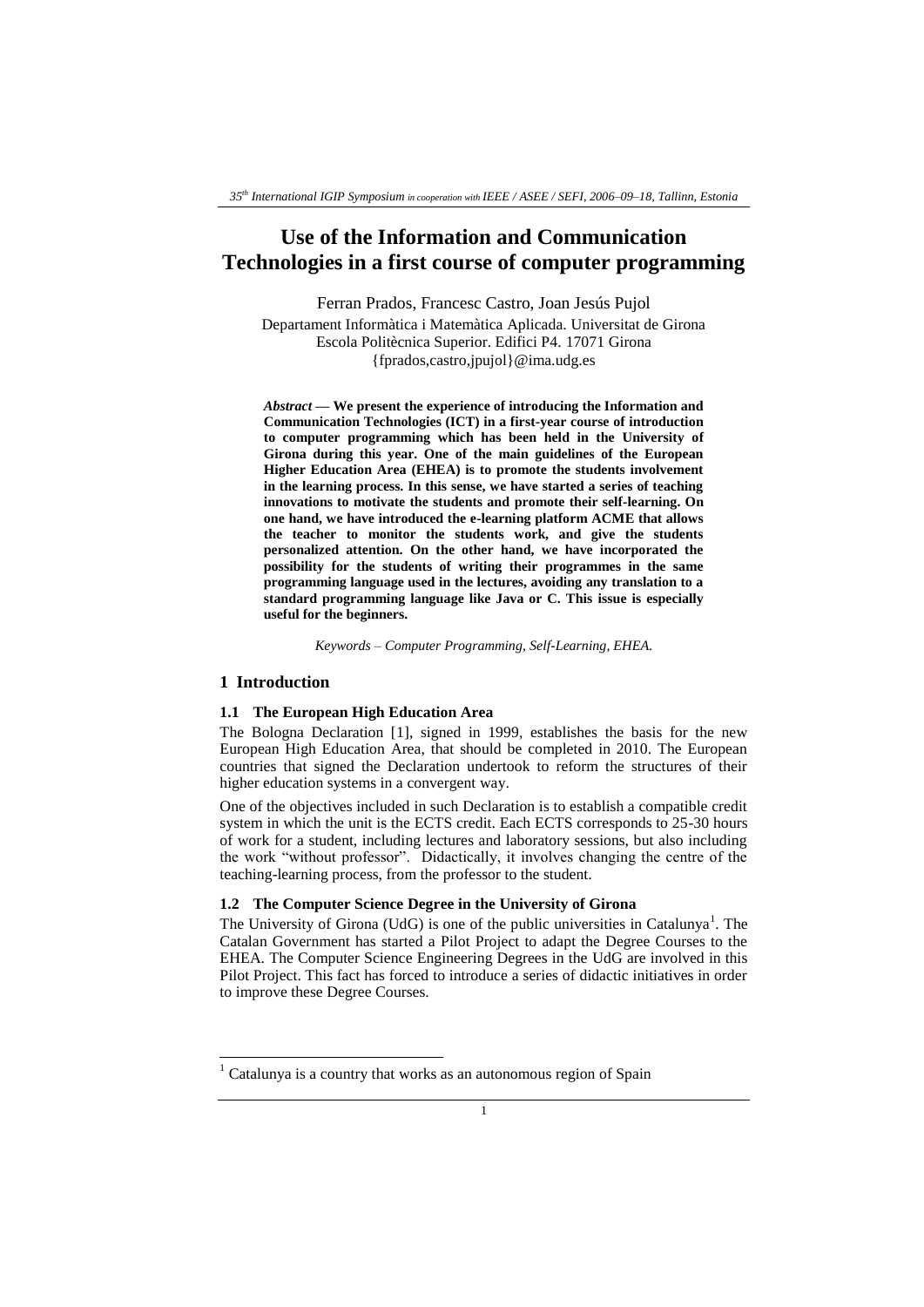#### **1.3 Our Contribution**

We present in this paper the initiatives we have introduced to the first-year subject "Methodology and Technology of Computer Programming" (from here on MTP), in which the basis of algorithmic and computer programming is introduced to the Computer Science students. We have aimed to improve the achievement of the competences for this subject by using the ICT's, giving a particular importance to the Self-Learning and to the feedback between students and professors [2,3].

# **2 ICT Tools**

### **2.1 POODI**

The Professional Programming Languages (like C++ or Java, from here on PPL) are not usually introduced in the lectures of the courses on algorithmic and computer programming, but in the laboratory sessions. Instead, algorithms are written, in the lectures, in a pseudo-language more or less similar to the PPL but a bit less formal.

The philosophy behind the use of a pseudo-language in the lectures lies, on one hand, on the purpose of giving a generic view of computer programming to the students, independent of any specific language, and, on the other hand, on the purpose of releasing the students from the syntactic issues when designing the algorithms. Thus, the students write their algorithms in this pseudo-language (also known as pseudocode), and next they codify these algorithms in a PPL.

Some professors and students from the Department of Computer Science and Applied Mathematics from the University of Girona have designed a pseudocode with a strict syntax. Such pseudocode, known as POODI, allows Object Oriented Programming (OOP), and has been designed in order to make it easier the computer programming process for the beginners. Next we enumerate the main advantages of POODI in front of a standard PPL like C or Java:

- The **syntax is simpler** than in most PPL.
- **Syntax in Catalan**<sup>2</sup> (instead of English).
- **Clearer error messages**: they are written in Catalan, and, in general, they are less cryptic than in most PPL.
- It has **"learning-oriented" semantics**. This means that some "bad" or "untidy" programming customs, allowed in most PPL, produce semantic errors in POODI (in compiling time). This issue contributes to avoid further runtime errors.

A POODI compiler has been developed. This compiler allows to directly codifying in POODI in order to run and test the programs. Note that the students can do this without knowledge of any PPL.

# **2.2 ACME**

 $\overline{a}$ 

The ACME project [4,5,6] has been developed, since 1998, in the Department of Computer Science and Applied Mathematics of the University of Girona. ACME happens to be an e-learning platform, whose acronym stands for "*Continuous* 

 $2$  Catalan is the natural language for most people in Catalunya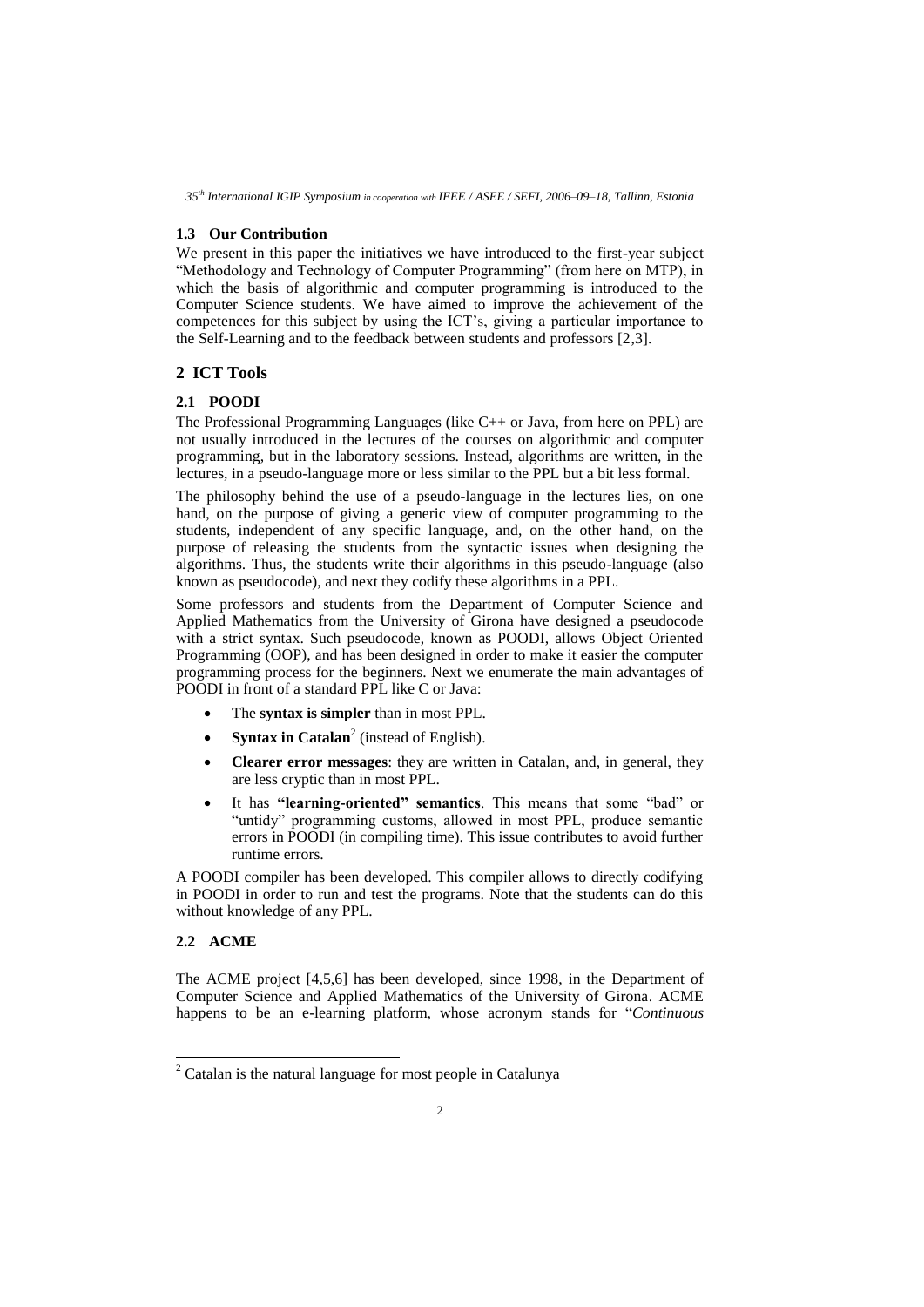*Assessment and Improvement of Skills*" in Catalan. The leading ideas of this project can be summarized in two main points:

- Communication via Internet, which allows the student to use the system from any computer with a standard Internet connection.
- Use of symbolic manipulation software to create exercises and correct them online. ACME is appropriate for different technologic and scientific subjects (mathematics, programming, chemist, etc.) [5].

The use of ACME aims for increasing the personalized attention to the students, promoting the self-learning, obtaining a fast feedback, and allowing the continuous assessment by the professor of the students' progress. All these issues have the main goal of improving the teaching-learning process. ACME has been used in different subjects of the UdG during the last years, obtaining very promising results.

We have to remark that the system has been designed with a modular structure which makes it very flexible and adaptable to different subjects. This flexibility also allows adding new didactic tools.

ACME is very appropriate for the subjects of computer programming. The programming module is able to validate code written in any programming language. The MTP professors decided to introduce ACME in their subject in the year 04-05, motivated by the good results obtained with ACME in several introductory programming courses [6].

This year 05-06, the POODI compiler has been incorporated to ACME, allowing the MTP students to have an efficient self-learning tool. This integration has been so easy thanks to the ACME modular distribution. We have to note that there existed a pseudocode compiler in ACME [6], but this "old" pseudocode, appropriate for other computer programming subjects, had some limitations for MTP.

# **3 Our Experience**

### **3.1 Teaching-Learning Methodology Involving the ICT Tools**

We have introduced the ICT tools described in the previous chapter to the first-year subject MTP. As previously described, this subject is an introduction to computer programming.

In our opinion, practising is the best way to learn computer programming. This statement was considered when we designed the year 2005-2006 for the subject MTP. Let us describe the teaching-learning methodology used during this year, insisting in the ICT tools previously described.

## *Activities in the classroom*

The MTP course is divided in lecture and laboratory sessions.

**Lectures**: 3 hours per week (along 30 weeks approx.).

We have introduced here the main concepts on algorithmic and computer programming. Many examples have been developed on the blackboard. This year we have left the students to have a more active role. Thus, in part of the lectures time the students, arranged in groups, have carried out exercises with the professor's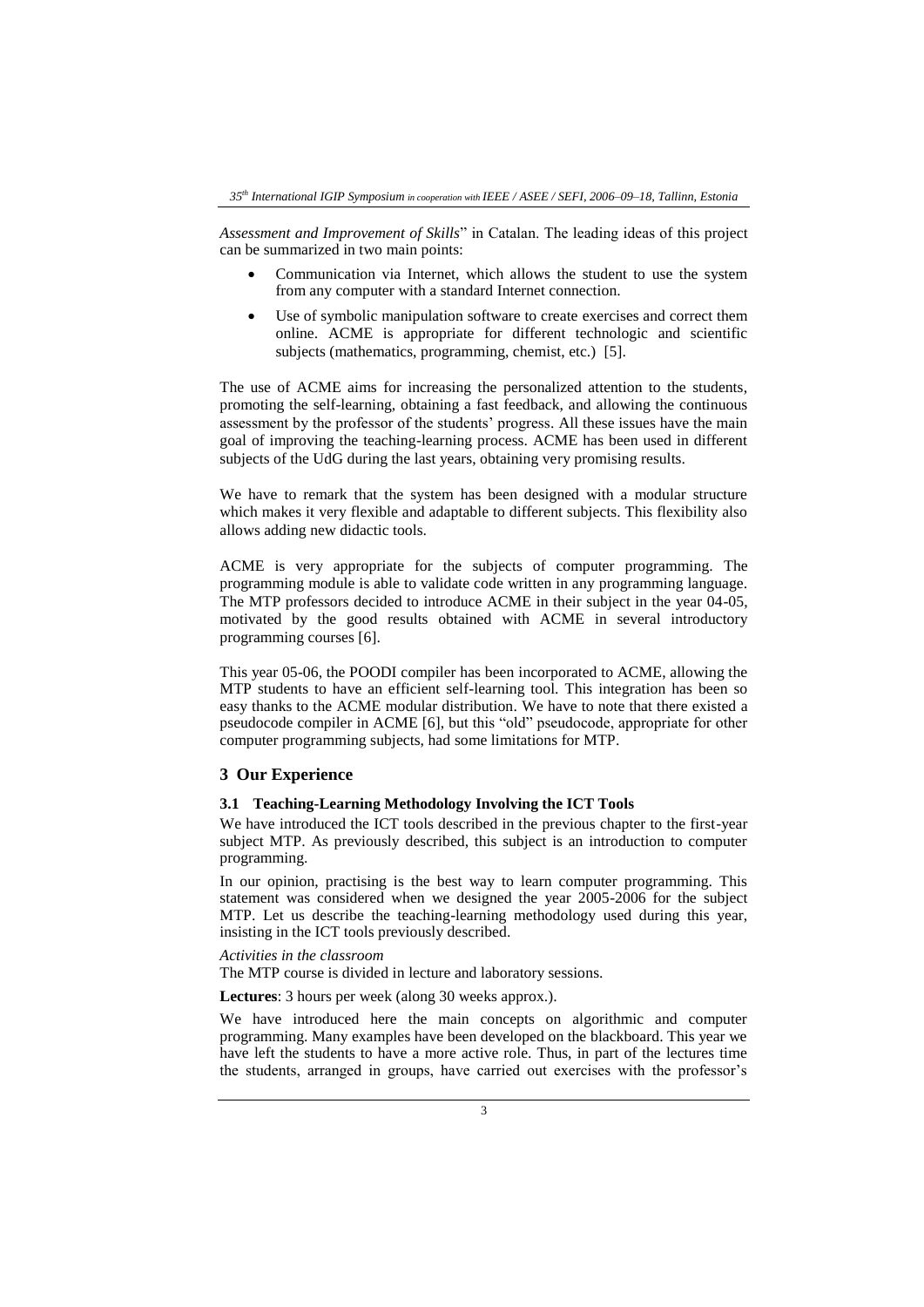advice. Such exercises have permitted the professor to receive feedback about the evolution of the learning process. Moreover, the professor has corrected, marked and gave back the exercises to the students, who, in this way, have also received an appropriate feedback. POODI has been used in all the work developed in the lectures along the year.

**Laboratory sessions**: 2 hours per week (along 26 weeks approx.) in a computer lab, with 20 students at maximum.

Each week, the professor has introduced one or more exercises, which basically are computer programs to carry out. These exercises have been incorporated to the ACME platform. After some discussion about the exercises, the students have worked on them during the rest of the session.

In the first 8 lab sessions of the year, we have exclusively used POODI as programming language. This has been an important novelty regarding to the previous years. The PPL, in our case Java, has been introduced in the  $9<sup>th</sup>$  session, when the students were more confident with the programming concepts. This means that, during the first lab sessions, the students have not had to mind about the Java syntax problems. Thus these sessions have been totally devoted to the algorithmic issues, the most important in this subject.

#### *Work at home*

The students have had to finish on their own the exercises set in the lab sessions. The ACME platform has had an important role in this issue. Let us describe how it has worked:

- The students send their programs to ACME (the first weeks written in POODI, and the rest written in Java, note that the POODI compiler has been added to the ACME platform).
- ACME gives the students an immediate feedback about the correctness of the solutions sent. The students can modify their code and send it again as many times as needed, until ACME considers it right.
- The professor can supervise all this process, and, if necessary, can write down, via ACME, advises for each of the students (or for all of them) and for each problem to solve.
- ACME allows the professor to monitor the progress of each and all of the students along the year.

A part from the lab exercises, we have provided additional non-compulsory ones, in order to increase the self-learning. It is noticeable that the students, since the first day of the year, have been able to do at home the exercises set in the lectures, using the language POODI and the POODI compiler provided.

## *Tutorship*

The students have been continuously encouraged to use the tutorship time, visiting the professor's office (individually or in small groups) in order to make it easy their learning process. This year, each student has had to visit their lab professor to comment in situ the solutions send to ACME once revised and marked. Although a first impression of the correctness of the solutions is given by ACME, and although ACME allows focusing the feedback between the professor and the student, we have considered appropriate to promote a direct contact, aiming, on one hand, for getting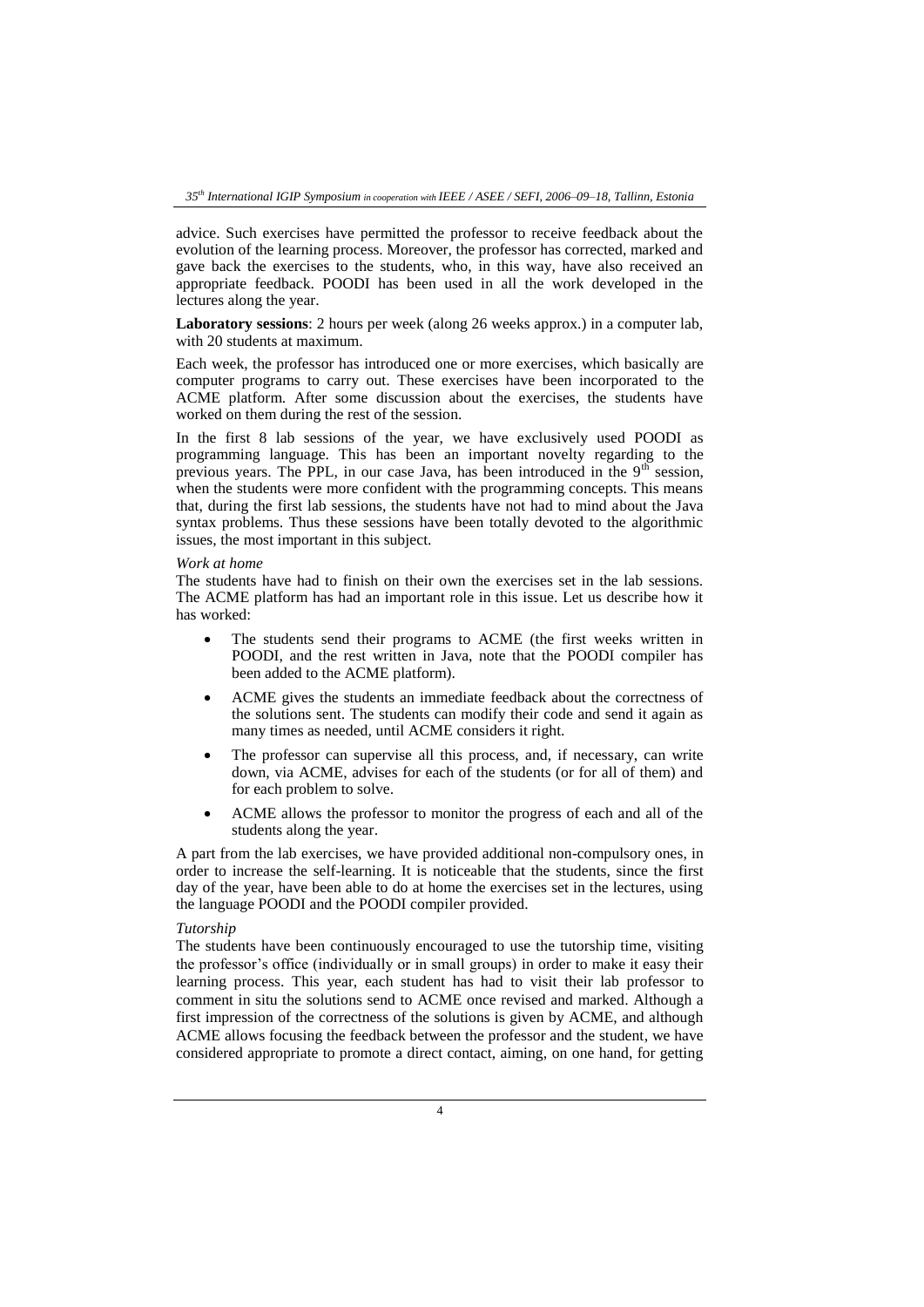the students used to directly deal with the professor, and, on the other hand, for making it easy the professor's monitoring of their progress.

#### **3.2 Feedback Received**

ACME has incorporated an opinion poll system to make it easy to get feedback from the students about the ACME suitability in the learning process. The students answer some closed and open questions. In the case of MTP, we have activated these polls at the end of the year.

We want to emphasize and show the results of two of these closed questions: *Is ACME easy to use?* and *Has ACME helped me to learn?* In the next figure we can see the results obtained for both questions. We consider the first one to be very important when a new learning tool is introduced to. We remark the big percentage of students that thought that they had not had difficulties to use ACME.

The second question evaluates the impact of ACME in the daily work of the students. The results demonstrate that the students considered ACME to be a useful learning tool.



Finally, let us remark what the students have said to be the best of using ACME:

**Neutral Partial agreement**

**Total agree** 

- Automatic correction of the solutions sent.
- Flexibility to work remotely.

**Total disagreement**

• The testing method criterion for each problem.

**Partial disagreement**

Environment and schedule tool.

And the worst of it:

• ACME is too strict.

**0 10 20**

The deadlines decided by the professors are very tight.